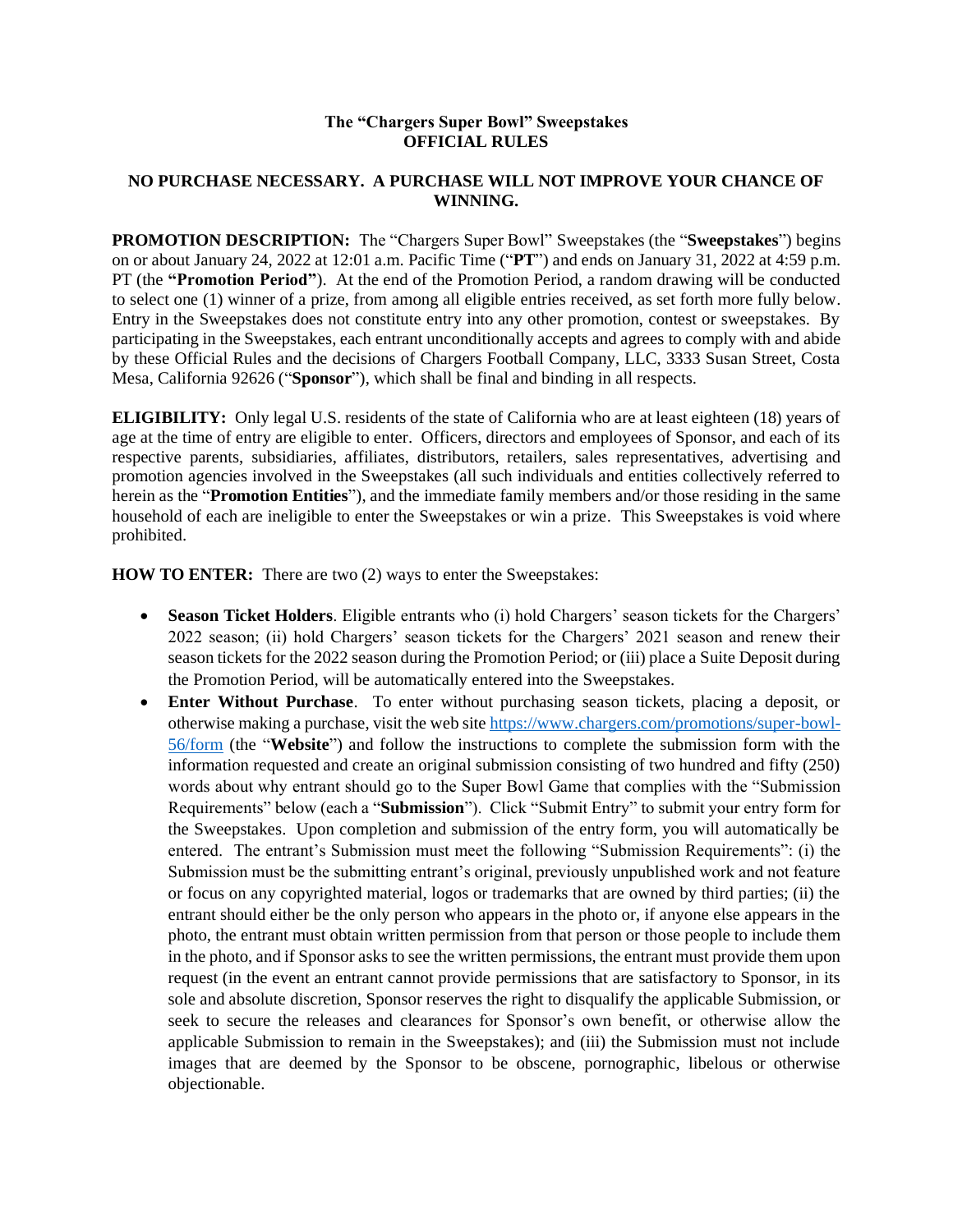**Limit one (1) entry per person, regardless of the method of entry.** All entries must be received by the end of the Promotion Period to participate. No substitutions or new versions of Submissions will be accepted once the original Submission is submitted for consideration. Any Submission that is considered by Sponsor in its sole and absolute discretion to violate the Submission Requirements, in whole or in part, may be disqualified and will not be eligible for entry. The Website's database clock will be the official timekeeper for this Sweepstakes. All required information on the entry form must be completed to enter and to be eligible to win. Proof of entering information at the Website is not considered proof of delivery to or receipt by Sponsor of such entry. Except as otherwise contemplated in these Official Rules, and to the extent entrants may otherwise elect at the time of entry, personal information collected in connection with the Sweepstakes will be used in accordance with Sponsor's privacy policy located at [https://www.chargers.com/privacy-policy.](https://www.chargers.com/privacy-policy)

NOTE: Entry must be made by the entrant, only at the Website. Entry must be made by the entrant, only through the entry methods described above. Entries made by any other individual or any entity, and/or originating at any other web site or e-mail address, including but not limited to commercial sweepstakes subscription notification and/or entering service sites, will be declared invalid and disqualified for this Sweepstakes. Tampering with the entry process or the operation of the Sweepstakes, including but not limited to the use of any device to automate the entry process, is prohibited and any entries deemed by Sponsor, in its sole discretion, to have been submitted in this manner will be void. In the event a dispute regarding the identity of the individual who actually submitted an entry cannot be resolved to Sponsor's satisfaction, the affected entry will be deemed ineligible. The Promotion Entities shall not be responsible for incorrect or inaccurate entry information whether caused by Internet users or by any of the equipment or programming associated with or used in the Sweepstakes or by any technical or human error which may occur in processing of the Submissions in the Sweepstakes. The Promotion Entities assume no responsibility or liability for any error, omission, interruption, deletion, theft or destruction, or unauthorized access to, or alteration of entries.

**WINNER SELECTION AND NOTIFICATION**: At the end of the Promotion Period, the winner will be randomly selected in a drawing from all eligible entries received throughout the Promotion Period. The drawing will be conducted by Sponsor or its designee, using randomization methods selected by Sponsor in its sole discretion. A potential winner will be notified by e-mail using the contact information given at the time of entry. Sponsor shall have no liability for any winner notification that is lost, intercepted or not received by a potential winner for any reason. If, despite reasonable efforts, a potential winner does not respond within the time period specified in the winner notification, or if the prize or winner notification is returned as unclaimed or undeliverable to such potential winner, such potential winner will forfeit his or her prize and an alternate winner may be selected. If any potential winner is found to be ineligible, or if he or she has not complied with these Official Rules or declines a prize for any reason prior to award, such potential winner will be disqualified, and an alternate winner may be selected. Sponsor may successively attempt to contact up to two (2) potential winners of an applicable prize in accordance with such procedure, and if there is still no confirmed winner of such applicable prize after such attempts have been made, if any, the corresponding prize may go unawarded.

**PRIZES/ODDS:** There is one (1) Grand Prize available.

The Grand Prize consists of a two (2) day / one (1) night trip for the Grand Prize winner and up to one (1) guest to SoFi Stadium for the National Football League ("**NFL**") Super Bowl Game (the "**Super Bowl**"), which includes two (2) tickets to the Super Bowl Game. The total approximate retail value (**"ARV**") of the Grand Prize is Five Thousand Dollars (\$5,000). **Travel, accommodations, parking, and all other details are the sole responsibility of the winner and the winner's guest. Sponsor is not providing any travel or accommodations as part of the Grand Prize.**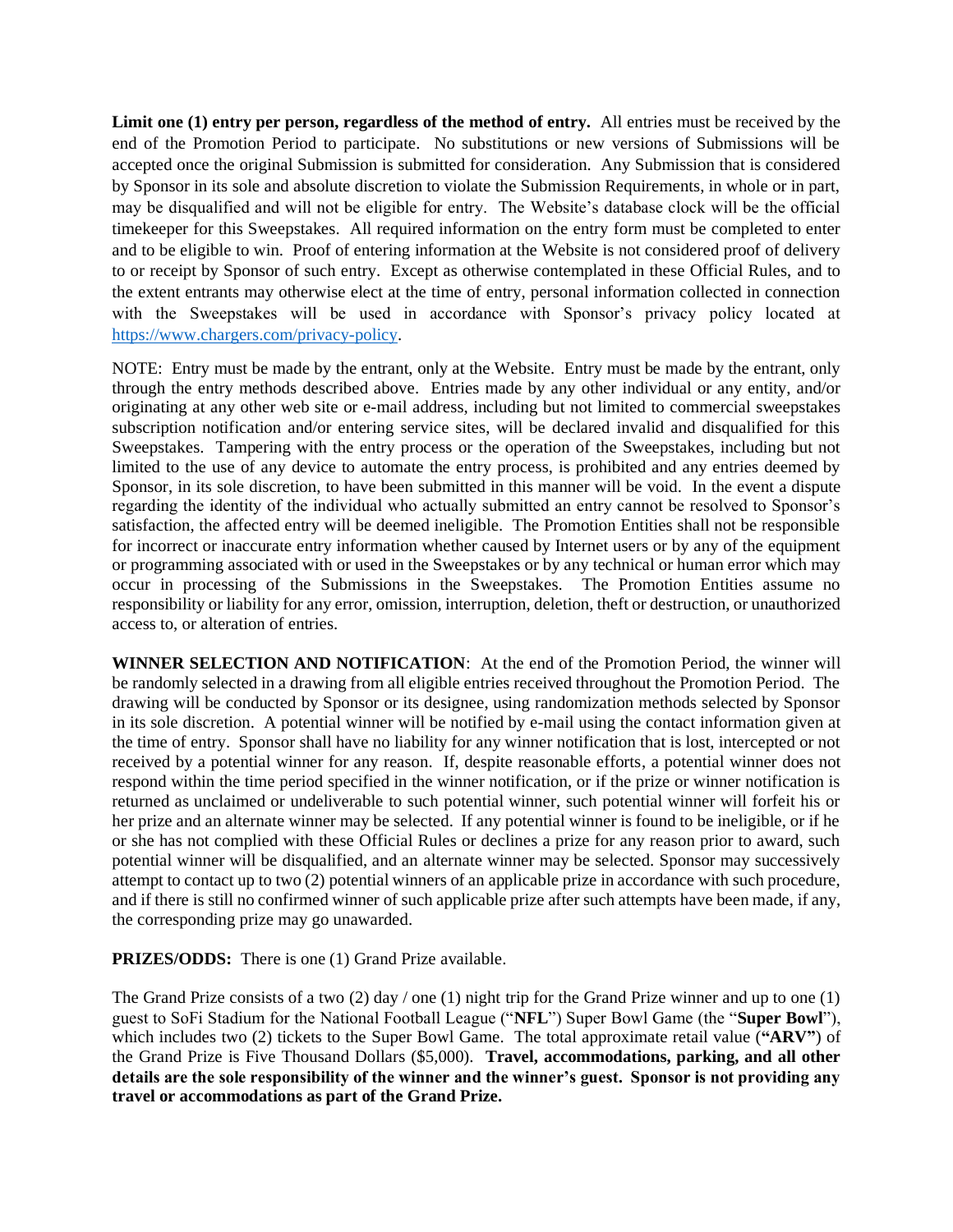The Grand Prize winner and his or her guest must be eighteen (18) years of age or older in order to redeem the Grand Prize and participate in the Grand Prize activities. The Grand Prize Winner must cause his or her guest to sign a liability waiver and release provided by Sponsor. In the event the Grand Prize winner and/or his or her guest engages in behavior that, as determined by Sponsor in its sole discretion, is obnoxious or threatening, illegal or that is intended to annoy, abuse, threaten or harass any other person, Sponsor reserves the right to terminate the trip or other applicable experience early, in whole or in part, and send the Grand Prize winner and/or his or her guest home with no further compensation.

Tickets are subject to additional terms and conditions that are printed on the tickets or available through a link on electronic tickets. By attending the Super Bowl Game, the Grand Prize winner and his or her guest companion agree to comply with the venue protocol at the Super Bowl Game, which may include, but is not limited to, vaccination or testing requirements for COVID-19. All expenses and incidental travel costs not expressly stated in the Grand Prize description above, including but not limited to, ground transportation, meals, incidentals, passenger tariffs or duties, surcharges, airport fees, service charges or facility charges, personal charges at lodging, security fees, taxes, gratuity or other expenses are the sole responsibility of the Grand Prize winner.

In the event that the Super Bowl Game listed in the Grand Prize description does not or cannot take place as scheduled or at all, for reasons included but not limited to scheduling conflicts, cancellations, postponement, an event of "Force Majeure" (defined below), or for any other reason, then in lieu of attending the premiere, the Grand Prize winner will receive One Hundred Dollars (\$100), and such amount plus the remaining components, if any, of the Grand Prize shall constitute full satisfaction of Sponsor's prize obligation to the Grand Prize winner, and no other or additional compensation will be awarded.

No cash alternative or substitution of prizes will be allowed, except Sponsor reserves the right in its sole discretion to substitute prize of comparable value if any prize listed is unavailable, in whole or in part, for any reason. The total ARV of all prizes is Five Thousand Dollars (\$5,000).

## **Actual odds of winning depend on the number of eligible entries received.**

**GENERAL PRIZE CONDITIONS**: Prizes will be awarded only if the potential prize winner fully complies with these Official Rules. All portions of the prize are non-assignable and non-transferable. Prizes pictured in point-of-sale, online, television and print advertising, promotional packaging, and other Sweepstakes materials are for illustrative purposes only. All details and other restrictions of the prize not specified in these Official Rules will be determined by Sponsor in its sole discretion. No cash alternative or substitution of the prize will be allowed, except Sponsor reserves the right in its sole discretion to substitute prize of comparable value if any prize listed is unavailable, in whole or in part, for any reason. The prize winner shall be solely responsible for all federal, state and/or local taxes, and the reporting consequences thereof, and for any other fees or costs associated with the applicable prize. Sponsor may, in its sole discretion, deduct or withhold the amount of applicable tax on any cash or cash equivalent prize. The Sponsor will issue and file an IRS Form 1099 or equivalent tax withholding documentation for the retail value of any prize or other items of value transferred to the prize winner by the Sponsor in accordance with IRS requirements, and the Sponsor may also share such documentation with a state or local government agency as required by law. Refusal or failure of the prize winner to satisfy the requirements of all necessary and appropriate tax, withholding or other required compliance terms (including Social Security number, IRS Form W-8BEN, IRS Form W-9, or equivalent information), as determined by the Sponsor in its sole discretion, may result in the prize winner forfeiting the prize and an alternate potential winner may be selected in accordance with these Official Rules. Sponsor will award prize subject to any applicable withholding taxes, and the amount of the prize transferred, as reduced by any applicable withholding taxes, will constitute full payment of the prize, as applicable. The potential winner will be required to execute an Affidavit of Eligibility, a Liability Release, and (where imposing such condition is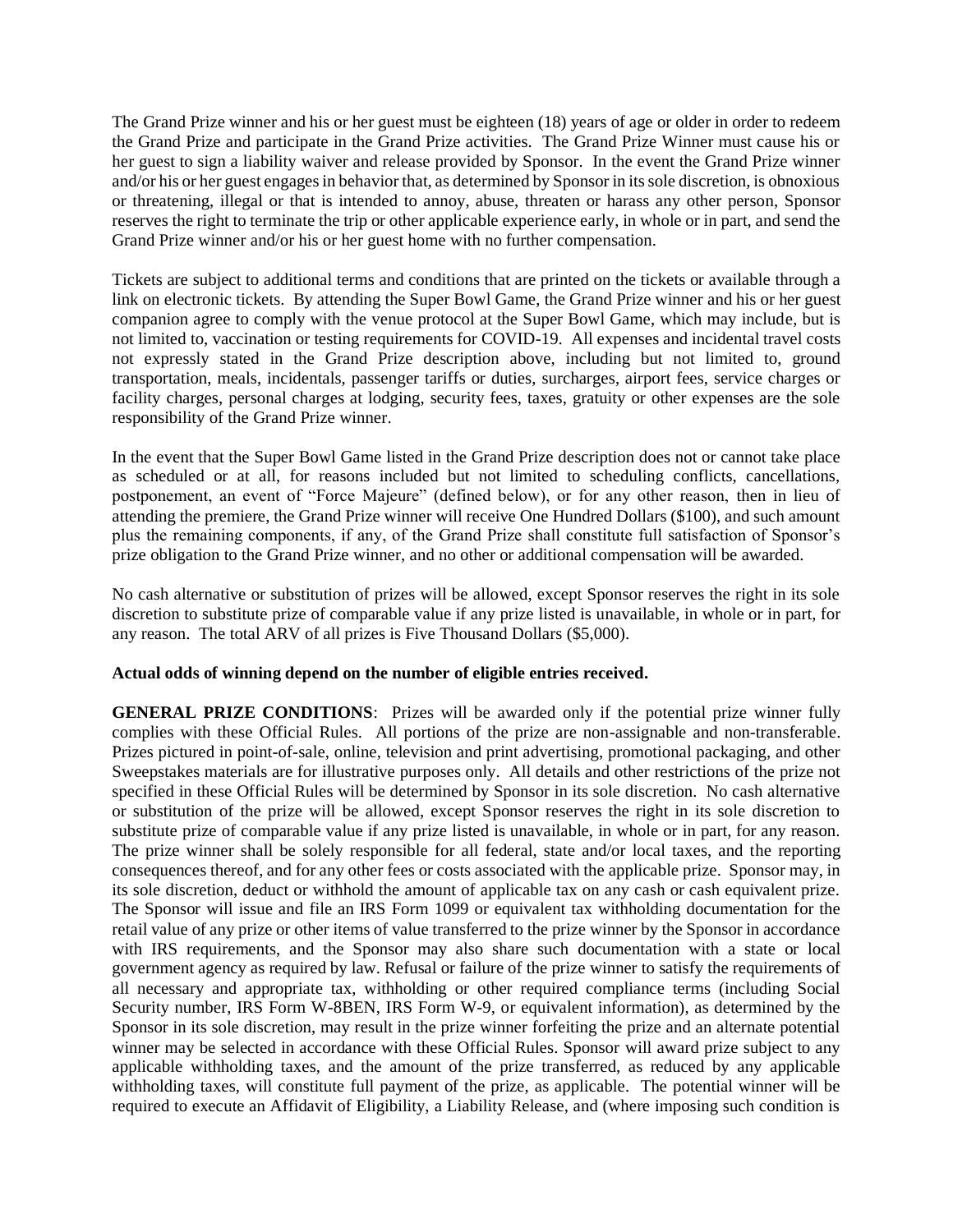legal) a Publicity Release (collectively, "**Prize Claim Documents**"). If a winner is under the age of majority in such winner's state of residence (a "**minor**"), at Sponsor's option, the applicable prize either will be awarded in the name of the parent or legal guardian of such minor winner, or the parent or legal guardian of such minor winner will be required to ratify and sign Prize Claim Documents. If any potential winner (or, in the case of a minor, such minor winner's parent or legal guardian) fails or refuses to sign and return all Prize Claim Documents by the deadline specified in the prize notification, the winner may be disqualified and an alternate winner may be selected. The winner's travel companion must sign an Affidavit of Eligibility and a Liability Release prior to any travel documents being released.

Sponsor makes no warranties, and hereby disclaims any and all warranties, express or implied, concerning any prize furnished in connection with the Sweepstakes. WITHOUT LIMITING THE GENERALITY OF THE FOREGOING, SUCH PRIZE IS PROVIDED "AS IS" WITHOUT WARRANTY OF ANY KIND, EITHER EXPRESS OR IMPLIED, AND SPONSOR HEREBY DISCLAIMS ALL SUCH WARRANTIES, INCLUDING BUT NOT LIMITED TO, THE IMPLIED WARRANTIES OF MERCHANTABILITY, FITNESS FOR A PARTICULAR PURPOSE AND/OR NON-INFRINGEMENT.

**RIGHTS IN SUBMISSIONS**: For good and valuable consideration, the receipt and legal sufficiency of which is hereby acknowledged, each entrant hereby irrevocably grants to the Promotion Entities, and their successors, licensees and assigns, a non-exclusive license (but not the obligation) to reproduce, publicly perform, publicly display, stream, exploit, make derivative works of and otherwise use the Submission, in whole or in part, for any purpose, including without limitation commercial purposes, in any and all media now or hereafter devised throughout the universe in perpetuity. The Promotion Entities shall have the right, in their sole discretion, to edit, composite, morph, scan, duplicate, or alter the Submission for any purpose which the Promotion Entities deem necessary or desirable, and each entrant irrevocably waives any and all so-called "moral rights" they may have therein. The Promotion Entities shall retain the rights granted in each Submission even if the Submission is disqualified or fails to meet the Submission Requirements or even it if it determined that the entrant who made the Submission is ineligible to enter the Sweepstakes.

**REPRESENTATIONS AND WARRANTIES/INDEMNIFICATION**: Each entrant (and any minor entrant's parent or legal guardian) represents and warrants as follows: (i) the Submission does not and will not violate or infringe upon the intellectual property rights or other rights of any other person or entity; (ii) the Submission meets the Submission Requirements and does not and will not violate any applicable laws, and is not and will not be defamatory or libelous. Each entrant (and any minor entrant's parent or legal guardian) agrees to indemnify the Promotion Entities and hold them harmless from and against any and all third party claims, liability, judgments, losses, damages, costs, and expenses, including penalties, interest and reasonable outside attorney's fees and costs in the defense and disposition of such matters arising out of, resulting from, based upon or incurred because of a breach or allegation that, if true, would constitute a breach by entrant of his or her representations, warranties, covenants or obligations hereunder, including, without limitation, any action or statement made by entrant while participating in the Sweepstakes.

**PUBLICITY RELEASE:** Without in any way limiting the rights granted in the Submission, as set forth above, acceptance of a prize constitutes winner's permission for the Promotion Entities to use each winner's Submission (if applicable) and his or her name, social media handle, photograph, likeness, voice, biographical information, statements and address (city and state) in and in connection with advertising, marketing, promotional, and/or publicity purposes for the Sweepstakes, Promotion Entities, and all uses of the Submission permitted herein, worldwide and in all forms of media and by any and all means and media now known or hereafter developed, in perpetuity, without any obligation, notice, or further compensation to the winners.

**NATURE OF RELATIONSHIP/WAIVER OF EQUITABLE RELIEF**: Each entrant (and any minor entrant's parent or legal guardian) hereby acknowledges and agrees that the relationship between the entrant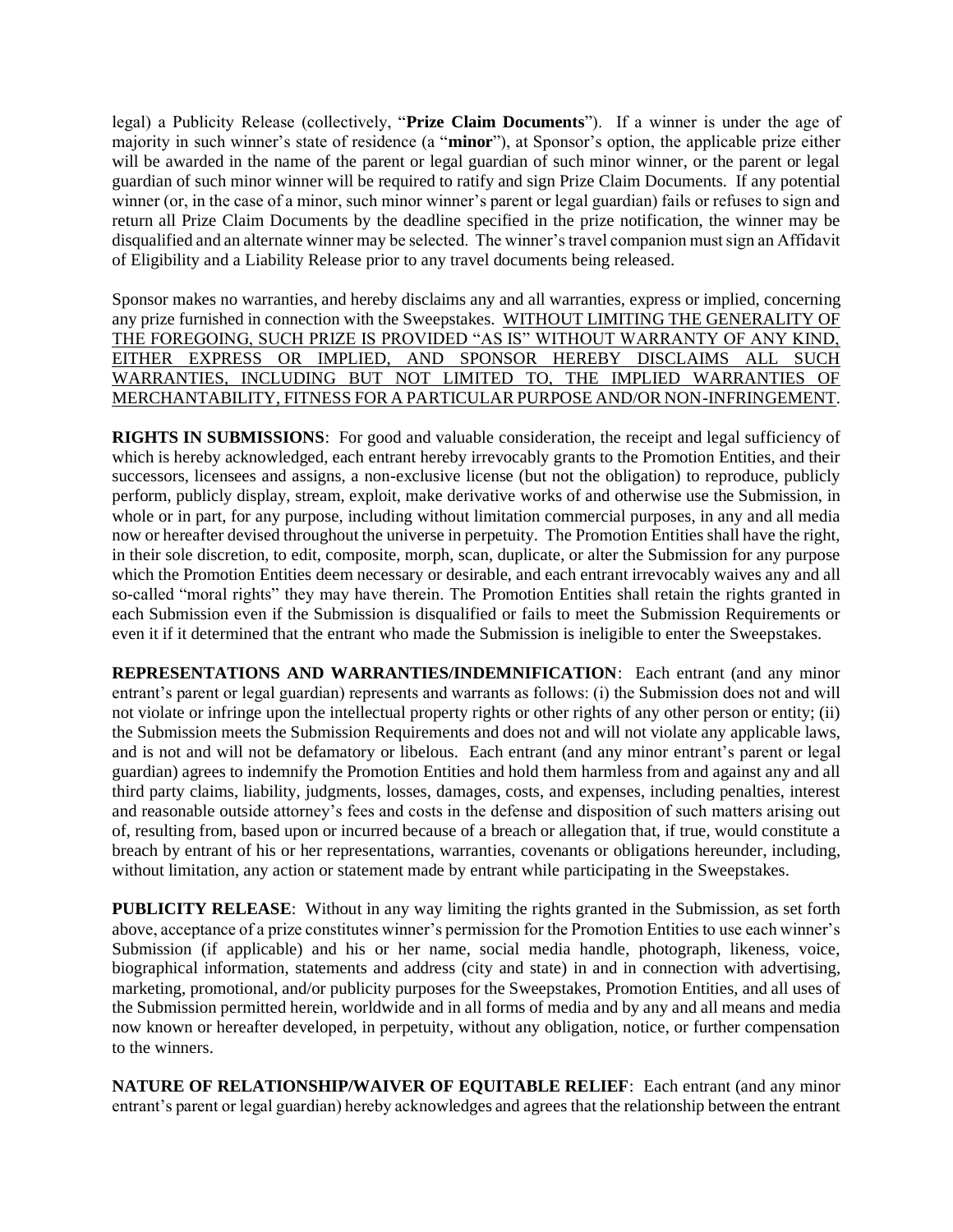and the Promotion Entities is not a confidential, fiduciary, or other special relationship, and that the entrant's decision to provide the entrant's Submission to Sponsor for purposes of the Sweepstakes does not place the Promotion Entities in a position that is any different from the position held by members of the general public with regard to elements of the entrant's Submission. Each entrant understands and acknowledges that the Promotion Entities have wide access to ideas, stories, designs, and other literary materials, and that new ideas are constantly being submitted to the Promotion Entities or being developed by their own employees. Each entrant also acknowledges that many ideas may be competitive with, similar or identical to the Submission and/or each other in theme, idea, plot, format or other respects. Each entrant acknowledges and agrees that such entrant will not be entitled to any compensation as a result of any Promotion Entity's use of any such similar or identical material. Each entrant acknowledges and agrees that the Promotion Entities do not now and shall not have in the future any duty or liability, direct or indirect, vicarious, contributory, or otherwise, with respect to the infringement or protection of the copyright in and to the Submission. Finally, each entrant acknowledges that, with respect to any claim by entrant relating to or arising out of a Promotion Entity's actual or alleged exploitation or use of any Submission or other material submitted in connection with the Sweepstakes, the damage, if any, thereby caused to the applicable entrant will not be irreparable or otherwise sufficient to entitle such entrant to seek injunctive or other equitable relief and entrant's rights and remedies in any such event shall be strictly limited to the right to recover damages, if any, in an action at law.

**NO OBLIGATION TO USE**: The Promotion Entities shall have no obligation (express or implied) to use any Submission, or to otherwise exploit any Submission or, if commenced, to continue the distribution or exploitation thereof, and the Promotion Entities may at any time abandon the use of the Submission for any reason, with or without legal justification or excuse, and entrants shall not be entitled to any damages or other relief by reason thereof.

**FURTHER DOCUMENTATION**: If Sponsor shall desire to secure additional assignments from the entrant(s), or other documents as Sponsor may reasonably require in order to effectuate the purposes and intents of these Official Rules, then each entrant agrees to sign the same upon Sponsor's request therefor.

**GENERAL LIABILITY RELEASE/FORCE MAJEURE**: Each entrant (and any minor entrant's parent or legal guardian) agrees that Sponsor (A) shall not be responsible or liable for, and are hereby released from, any and all costs, injuries, losses or damages of any kind, including, without limitation, death and bodily injury, due in whole or in part, directly or indirectly, to participation in the Sweepstakes or any Sweepstakes-related activity, or from entrants' acceptance, receipt, possession and/or use or misuse of any prize, and (B) have not made any warranty, representation or guarantee express or implied, in fact or in law, with respect to any prize, including, without limitation, to such prize's quality or fitness for a particular purpose. Sponsor assumes no responsibility for any damage to an entrant's, or any other person's, computer system which is occasioned by accessing the Website or otherwise participating in the Sweepstakes, or for any computer system, phone line, hardware, software or program malfunctions, or other errors, failures, delayed computer transmissions or network connections that are human or technical in nature. Without limiting the generality of the foregoing, Sponsor is not responsible for incomplete, illegible, misdirected, misprinted, late, lost, damaged, stolen, or postage-due Submissions or prize notifications; or for lost, interrupted, inaccessible or unavailable networks, servers, satellites, Internet service providers, websites, or other connections; or for miscommunications, failed, jumbled, scrambled, delayed, or misdirected computer, telephone or cable transmissions; or for any technical malfunctions, failures, difficulties or other errors of any kind or nature; or for the incorrect or inaccurate capture of information, or the failure to capture any information. Sponsor reserves the right in its sole discretion to disqualify any individual who is found to be tampering with the entry process or the operation of the Sweepstakes or the Website, to be acting in violation of these Official Rules, or to be acting in an unsportsman-like or disruptive manner, or with the intent to disrupt or undermine the legitimate operation of the Sweepstakes, or to annoy, abuse, threaten or harass any other person, and Sponsor reserves the right to seek damages and other remedies from any such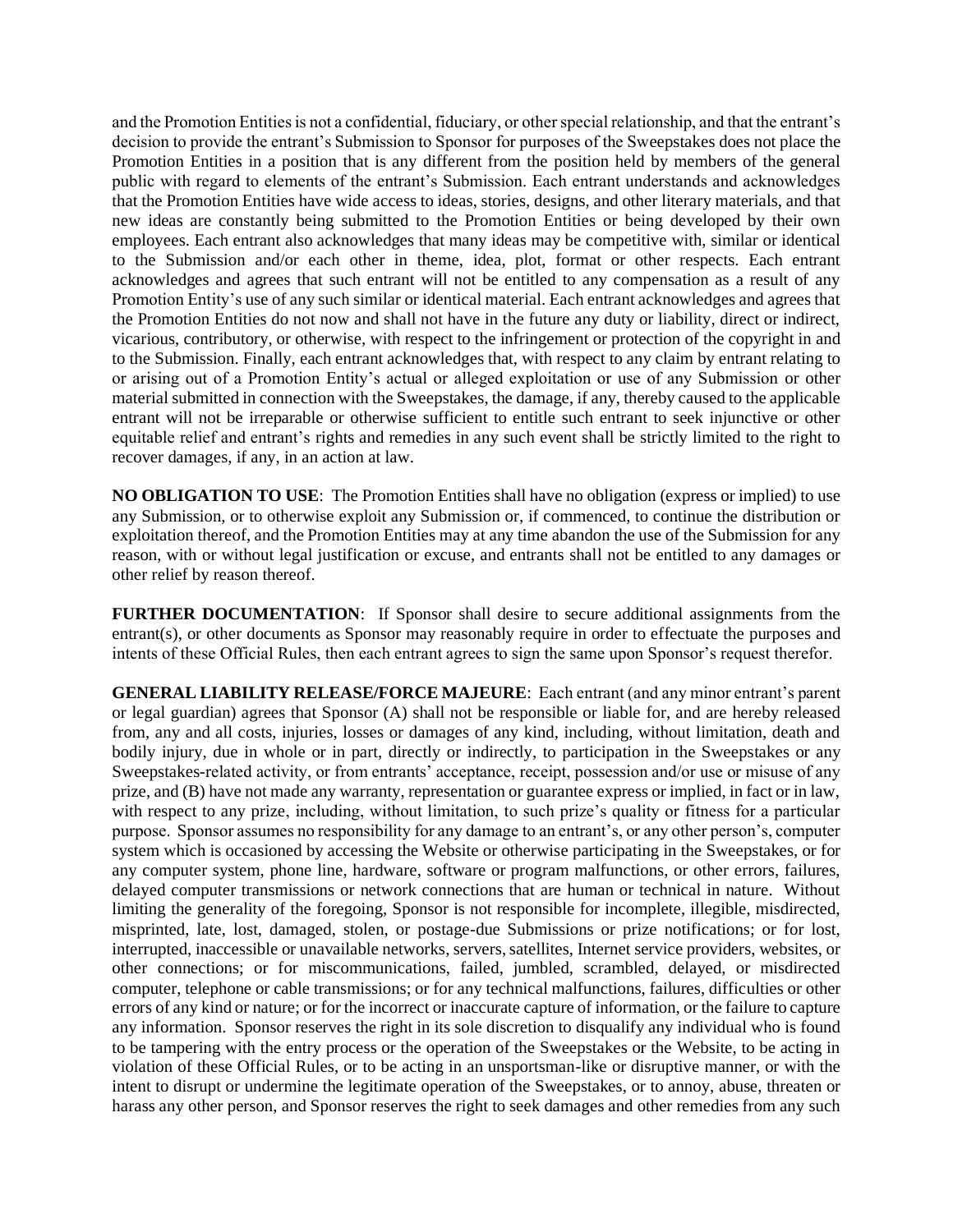person to the fullest extent permitted by law. No mechanically reproduced, illegible, incomplete, forged, software-generated or other automated multiple entries will be accepted. If a dispute as to the identity of the individual who actually submitted a Submission cannot be resolved to Sponsor's satisfaction, the affected Submission may be deemed ineligible. Sponsor reserves the right to modify, extend, suspend, or terminate the Sweepstakes if the Super Bowl Game is cancelled or if it determines, in its sole discretion, that the Sweepstakes is technically impaired or corrupted or that fraud or technical problems, failures or malfunctions or other causes beyond Sponsor's control have destroyed or severely undermined or to any degree impaired the integrity, administration, security, proper play and/or feasibility of the Sweepstakes as contemplated herein. In the event an insufficient number of eligible Submissions are received and/or Sponsor is prevented from awarding prizes or continuing with the Sweepstakes as contemplated herein by any event beyond its control, including but not limited to fire, flood, earthquake, windstorm, epidemic, pandemic, public health crisis, disease, virus, sickness or outbreak or other similar or dissimilar natural disaster; act of God or public enemy; riot or civil disturbance, act of any government or governmental authority, power failure, satellite or equipment failure, failure of telecommunications lines or failure or breakdown of plant, machinery or vehicles operated by a third party; labor dispute, strike, or lockout; actual or threat of war, armed conflict, terrorist attacks, war (declared, undeclared or threatened), explosion, nuclear, or chemical or biological contamination; or a government imposed travel ban, restriction on movement or gatherings, or other government imposed mandate of any kind, order of any court or jurisdiction, or other cause not reasonably within Sponsor's control (each a "**Force Majeure**" event or occurrence), Sponsor reserves the right to modify, suspend, or terminate the Sweepstakes. If the Sweepstakes is terminated before the designated end date, Sponsor may (if possible) select the winner in a random drawing from all eligible, non-suspect Submissions received as of the date of the event giving rise to the termination. Inclusion in such drawing shall be each entrant's sole and exclusive remedy under such circumstances. Only the type and quantity of prizes described in these Official Rules will be awarded. If, for any reason, more bona fide winners come forward seeking to claim prizes in excess of the number of each type of prize set forth in these Official Rules, the winners, or remaining winners, as the case may be, of the advertised number of prizes available in the prize category in question may be selected in a random drawing from among all persons making purportedly valid claims for such prize(s). Inclusion in such drawing shall be each entrant's sole and exclusive remedy under such circumstances. These Official Rules cannot be modified or amended in any way except in a written document issued in accordance with law by a duly authorized representative of Sponsor. The invalidity or unenforceability of any provision of these Official Rules shall not affect the validity or enforceability of any other provision. If any provision is determined to be invalid or otherwise unenforceable or illegal, these Official Rules shall otherwise remain in effect and shall be construed in accordance with their terms as if the invalid or illegal provision were not contained herein.

**GOVERNING LAW/JURISDICTION:** ALL ISSUES AND QUESTIONS CONCERNING THE CONSTRUCTION, VALIDITY, INTERPRETATION AND ENFORCEABILITY OF THESE OFFICIAL RULES OR THE RIGHTS AND OBLIGATIONS OF ENTRANTS OR SPONSOR IN CONNECTION WITH THE SWEEPSTAKES SHALL BE GOVERNED BY AND CONSTRUED IN ACCORDANCE WITH THE INTERNAL LAWS OF THE STATE OF CALIFORNIA WITHOUT GIVING EFFECT TO ANY CHOICE OF LAW OF CONFLICT OF LAW RULES OR PROVISIONS THAT WOULD CAUSE THE APPLICATION OF ANY OTHER STATE'S LAWS.

**ARBITRATION PROVISION**: By participating in this Sweepstakes, each entrant (and any minor entrant's parent or legal guardian) agrees: (i) that any and all disputes the entrant may have with, or claims entrant may have against, the Promotion Entities relating to, arising out of or connected in any way with (a) the Sweepstakes, (b) the awarding or redemption of any prize, and/or (c) the determination of the scope or applicability of this agreement to arbitrate, will be resolved exclusively by final and binding arbitration administered by JAMS and conducted before a sole arbitrator in accordance with the rules of JAMS; (ii) this arbitration agreement is made pursuant to a transaction involving interstate commerce, and shall be